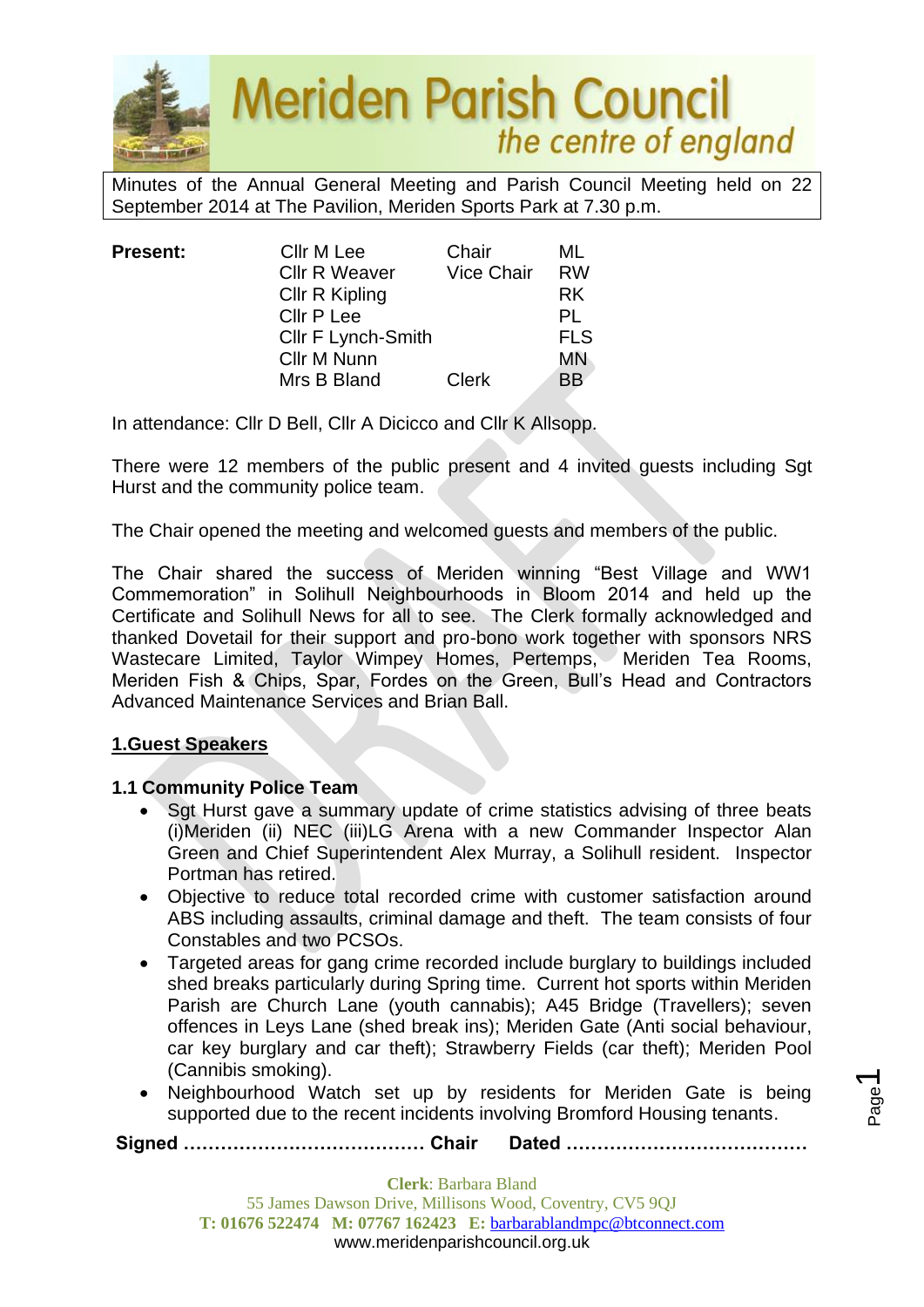

- Cllr P Lee stated he hoped to attend and confirmed the first meeting will be held at the Pavilion on 30<sup>th</sup> September. Sgt Hurst confirmed and advised that Rebecca Clarke had carried out a joint visit (Bromford Housing and Police) to engage with the tenant and nightly patrols continue.
- Sgt Hurst advised the car crime was being tackled via "capture cruise" (WM police car) response colleagues with 12 constables available (previously 26 in team) to double cruise in rural areas.
- There are weekly Tuesday meetings with the CAT (Community Action Team) with access to eight officers to hit "hot spots".
- With recent incidents of resident prosecution adopting a stop and search approach for anti social behaviour picking up on trends, taking action, talking to youths, children and parents to find resolution and taking a problem solving approach.
- Cllr Weaver stated the speed of traffic remains a problem throughout the village and a look into speed restrictions in 40-50mph areas reduced to 30mph. More work is needed with speed watch and local people need educating; evidence to measure speed is required to push Highways and encourage safe slow driving throughout the village. Cllr M Lee stated that recent traffic surveys carried out have not been robust enough. Sgt Hurst replied he has been working with local schools raising awareness for parents parking cars and children/young people crossing roads.
- Cllr Lynch-Smith added that the flashing speeding signs are a deterrent but could these be graded to become more effective. This was being referred to Highways Agency for comment and action.
- Cllr Weaver asked how the latest Co-Op robbery was being perceived as it has been the victim of robbery many times. Sat Hurst stated that Co-Ops and One-Stop shops have been targeted due to safety/security set up at shops and easy accessibility. He further stated that the Police have being working with managers to improve safety/security practice around alcohol, cigarette and paying areas with the introduction of better alarm system, cameras and CCTV at front and rear of premises. There has also been an interim Security Guard at front of shop until new security is fully operational with staff being more switched on; CID is looking at offender.
- A resident raised on-going parking at back entrance to Melbicks accessing wooded area. Sgt Hurst stated the team are aware of vehicles and the reason they are parked which remains a serious on-going issue.
- Sgt Hurst concluded that crime statistics and priorities may be monitored from website, Twitter links and email including dates of beat surgeries.

The Chair thanked Sgt Hurst and his Team, and they left the meeting.

#### **1.2 Charles Harrison, Meriden Trees & Landscaping re. Tree Preservation Order identification.**

Page  $\boldsymbol{\sim}$ 

**Signed ………………………………… Chair Dated …………………………………**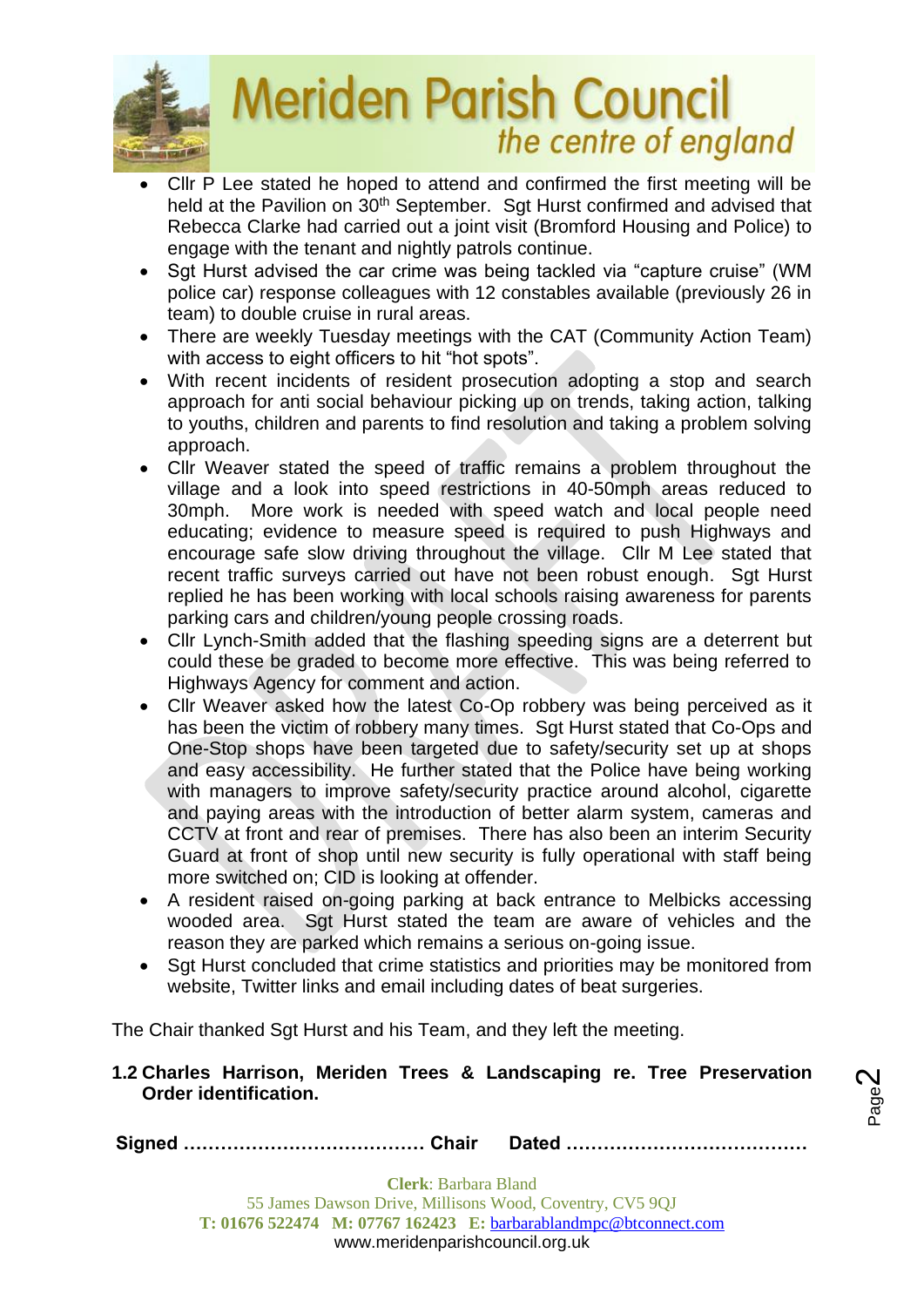

- Cllr Lynch-Smith introduced Charles Harrison and advised they had spent a day in August identifying significant trees and TPOs with a record of social and historical relevance.
- Mr Harrison stated that a template is used by the Council to numerically score a tree based on criteria such as health, age, form, uniqueness, quality of wood, etc.
- The TPO is then assessed on tempo as to high/medium/low risk.
- Mr Harrison stated that around the village there are some fantastic specimens of trees including Ash.
- A resident raised TPOs recorded by the Council and the threat of removal particularly from hedgerows during development; there is importance of protecting trees that dictate the old village landscape. Mr Harrison replied this was an on-going exercise and TPOs can be put on quickly.
- Cllr Lynch-Smith presented a photographic and text record with a glossary of terms and explanations that will be available to access on the Parish Council website and noted that local historian Doreen Agutter will have historical notes.
- Cllr P Lee stated that numerous requests have been made to SMBC for a TPO list that has not been forthcoming and this has been a significant piece of work to list significant trees for conservation.

Cllr Lynch-Smith thanked Mr Harrison and presented him with a gift of thanks on behalf of Parish Council. The Chair thanked Mr Harrison and Cllr Lynch-Smith for their excellent work; with apologises received from both for an early departure.

#### **1.3 Stan Ceney C. Eng F.I. Mech. E. Hon Research Fellow of the University of Wolverhampton, Presentation re. Planning proposal to develop sites of old Meriden Garage and Caravan Storage.**

- The Chair introduced Mr Stan Ceney.
- Mr Ceney presented his client's intentions for the residential development of Meriden Garage and old caravan storage sites comprising 4 x 1-bed detached bungalows; 6 x 2-bed detached bungalows; 2 x 4-bed detached houses.
- Previous planning applications expired 3/5 years ago based on a proposal in 2001 to develop the whole site on the western side of Birmingham Road, with the height of buildings being a issue to neighbouring properties.
- The purpose of attending PC meeting is to give overview of intention and act as a pre-application prior to submitting planning application to SMBC.
- Cllr Weaver stated that the design statement detailed the need for a mix of senior resident dwellings and affordable housing for young families; this should have been the basis of the proposed drawings including landscaping works.
- The current site is overgrown with fly tipping; there needs to be sensitive design with landscaping and materials in keeping with rural environment and existing Village architecture. The old garage site is full of Japanese tumble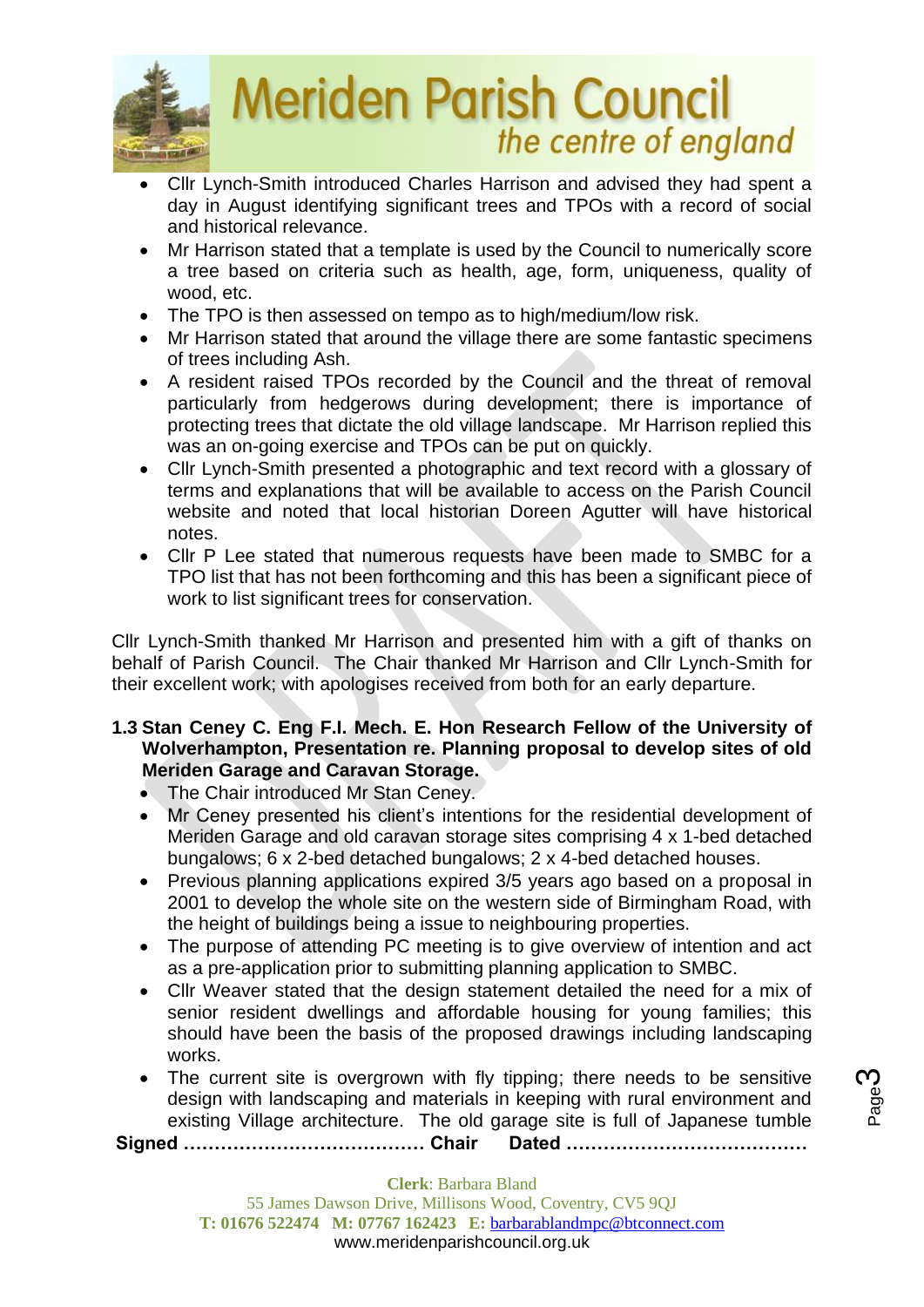

weed and remains a brown field site and will require cleaning and making safe in accordance with health and safety requirements. Existing trees should be kept to minimise visual impact on neighbouring properties, with the use of solar panels and rainwater collection points to improve environmental energy emissions and recyclable energy.

- Cllr Weaver stated it should be noted that the 4-bed detached houses be replacement with bungalows as large family homes are not required.
- Cllr Kipling asked about the footpath on the western/eastern side of the site that was blocked off by owner. This footpath is a public right of way acknowledged by SMBC but they did nothing to keep open for public use.
- Cllr Kipling reaffirmed need for senior dwellings suitable for Meriden's aging population.
- Cllr P Lee stated plans should be forwarded to Parish Council for consultation in line with aforementioned comments linked to 2009 Parish Plan identifying bungalows to meet housing need and the 2011 Visual Design Statement; Cllr Lee also asked for what consideration has been given to greenbelt site and landscaping and what actions if any are involving the unlawful occupancy of the next field in greenbelt and any observations made.
- Cllr Allsopp expressed his frustration that a decision from District and Parish Councillors was requested without fully understanding the impact to Meriden and have "proper" site of the drawings and planning statement supporting this application to make an informed decision.
- The Parish Council collectively advised a need to meet outside of a Parish Council meeting for the purpose of full consultation from Mr Ceney.
- Cllr Weaver requested the affordability of proposed properties given the purchase price of new properties on Meriden Gate and Mulberry Gardens developments which are unaffordable to Meriden's growing population; however the plans should be applauded for more bungalows.
- Cllr M Lee asked about the time scale of build and with 12 units how will this effect parking? Mr Ceney replied as soon as possible once consultation has been concluded and planning permission approved.
- A resident asked for assurance that SMBC or developer will be made to contribute to support drainage, sewerage, highways that improves Meriden's infrastructure.
- Cllr Weaver stated that if family homes are being build it should be noted that the local school is full.
- Mr Ceney thanked Councillors and observed comments. He will send Design Access Statement and drawings to the Clerk so these may be displayed in Library for resident consultation.

The Chair thanked Mr Ceney and Mr Singh for their attendance and they left the meeting.

Page 4

|--|--|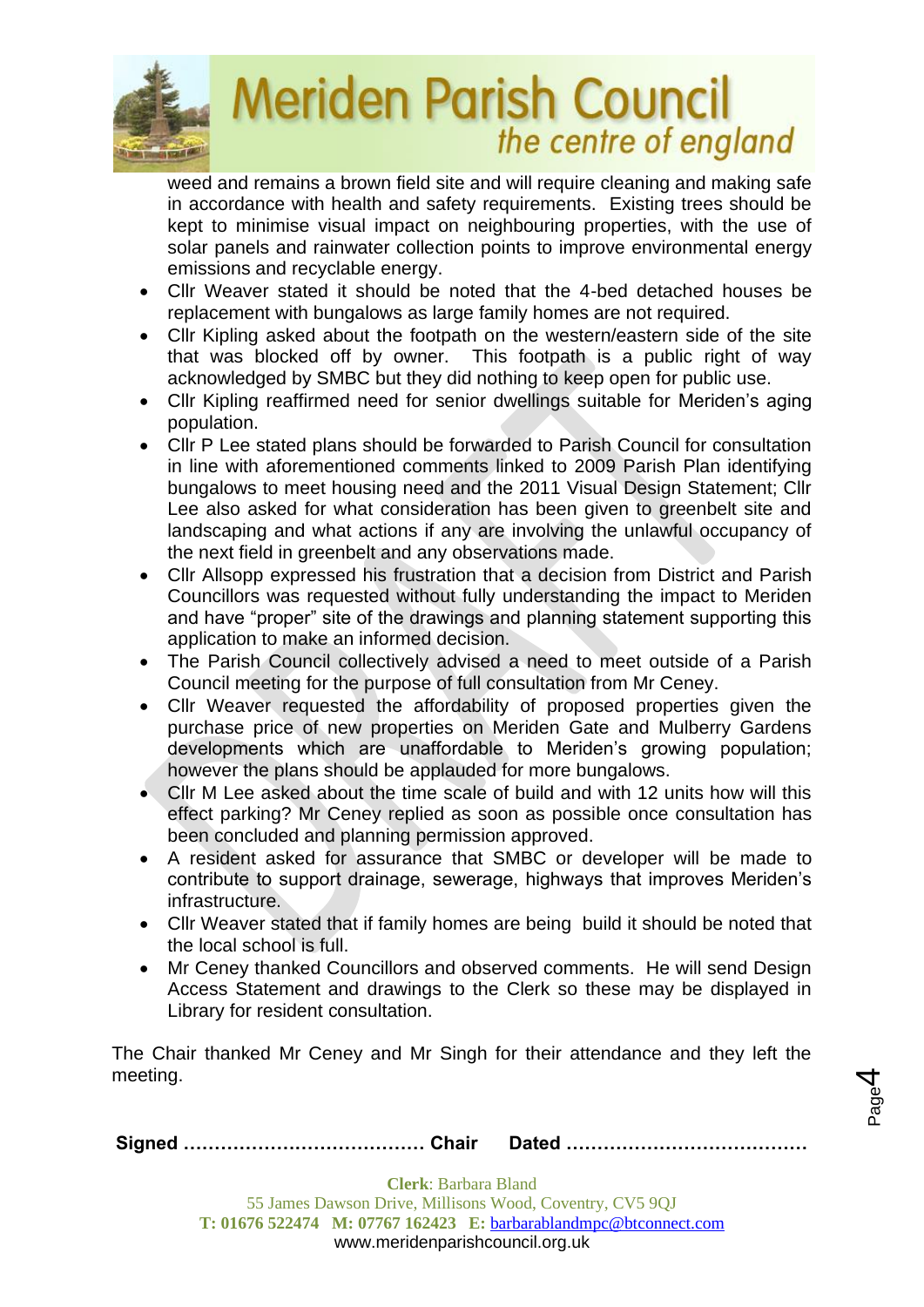

#### 1.4 **Residents re. Planning Applications 2014/1116 & 1117 – Pertemps extension of Meriden Hall.**

- A delegation of residents from Berkswell Road and Meriden Park Homes requested the assistance of District and Parish Councillors regarding the recent deferred decision for Pertemps latest planning applications.
- Residents felt unsupported by District Councillors regarding the visual impact of this new building to neighbouring properties.
- English Heritage has supported the design working with Pertemps Architect.
- Letters have been written to planning committee by residents and to Caroline Spelman MP who has sent a letter support for residents opposition to planning committee.
- Residents have requested from Lawrence Osbourne minutes of planning committee meeting and deferred decision; and having attended planning committee meeting there was no mention of opposition letters received from 15 neighbours or the Parish Council.
- Cllr Bell as Chair of Planning Committee is unable to express an opinion however he confirmed that all Planning Committee Members had sight of letters of opposition prior to meeting including the Conservation Committee report with the recommendation to refuse permission; he further stated that there would have to be good reason for refusal as SMBC would not wish the Borough to pay for an Appeal.
- Residents responded with the impact on TPOs, greenbelt, rich wildlife, conservation of Meriden Hall, grounds and gardens for future generations with no increase to creating jobs. The 43% increase of total size of proposed building is misleading due to the overall Meriden Hall site and out buildings being used to calculate area, thus area of new building is larger than Meriden Hall. The existing gym that was built is not used other than for storage and questions are raised as to why this building could not be converted to more office/training space. Pertemps have a history of retrospective planning approval with exceptional circumstances. If this planning application goes to Secretary of State for Appeal as the previous application (still awaiting decision), then Meriden Hall, grounds and gardens will become a business park with increased traffic accessing Meriden Village.
- Cllr M Lee stated the biggest surprise was the support for such a proposal from English Heritage.
- Cllr R Weaver stated that she sits on the Conservation Committee and Members voted for a recommendation to refuse this planning application; with the vote to refuse being the majority.
- Resident representative advised that it was of financial benefit to SMBC and this fact had been supported by Cllr Bell and Cllr Potts at Planning Committee with no thoughts to impact of neighbours or environment. A request was made for the assistance of the Parish Council and representation at the next Planning Committee meeting likely to be on 1<sup>st</sup> October.

**Clerk**: Barbara Bland 55 James Dawson Drive, Millisons Wood, Coventry, CV5 9QJ **T: 01676 522474 M: 07767 162423 E:** [barbarablandmpc@btconnect.com](mailto:barbarablandmpc@btconnect.com) www.meridenparishcouncil.org.uk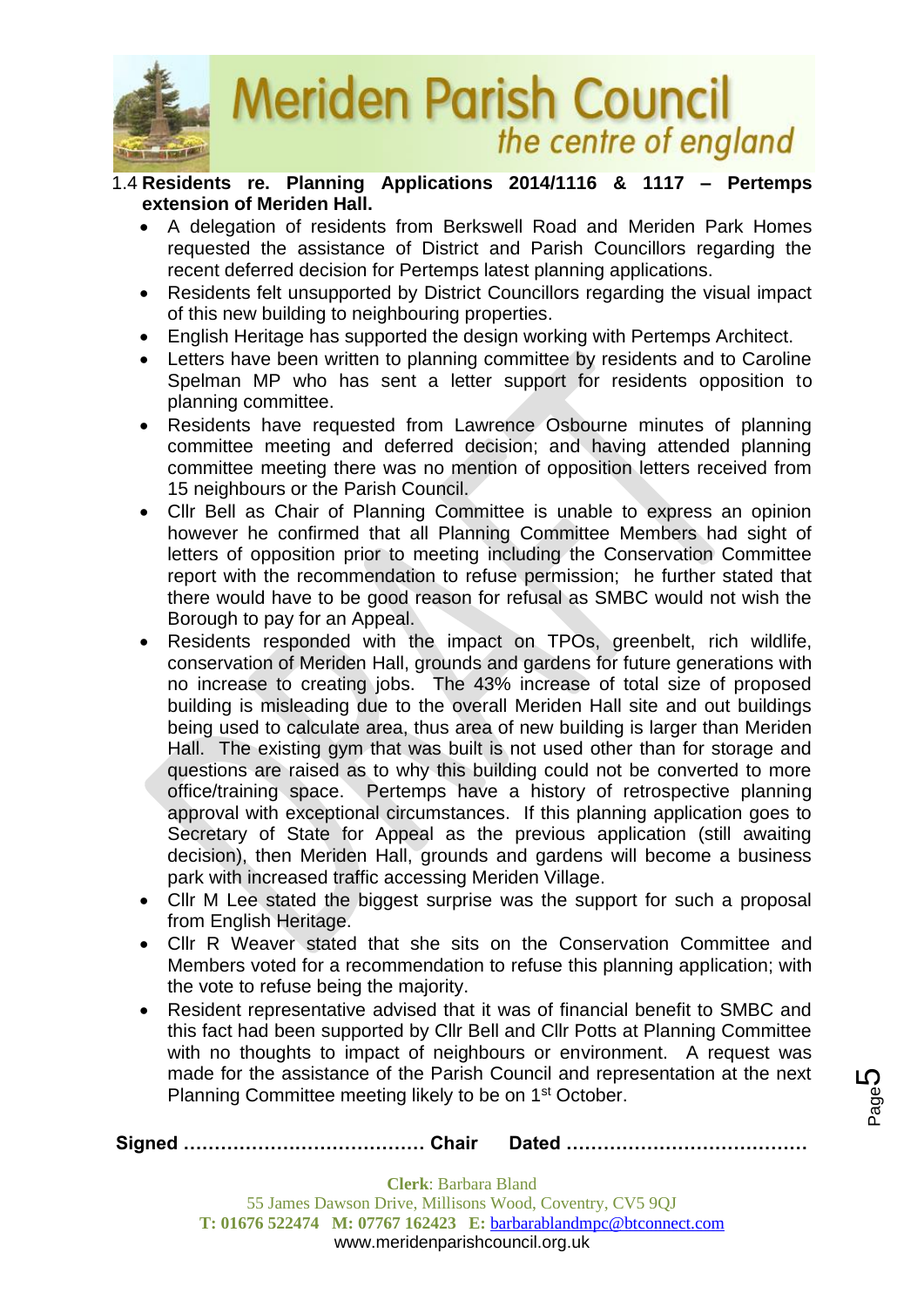

- Cllr Weaver advised that the Parish Council is more than aware of the Pertemps proposal and planning application and have sought the advice of an external planning consultant, Avon Planning, to support Parish Council and resident opposition. Cllr Weaver will be attending the Planning Committee meeting and will speak opposing the application.
- Residents suggested Pertemps investigate options at Meriden Business Park as many offices are empty and being advertised for rental and also Birmingham Business Park on the NEC site both of which would be considered suitable call centres.
- Residents wished to formally thank Cllr Allsopp and Caroline Spelman MP for their support. They expressed their concern that this application would be resubmitted without any review or amendment to design and automatically be approved at next planning meeting.
- Cllr Allsopp stated that there is very great concern over this building on a historical site and in greenbelt without exceptional circumstances and considered the right of appeal for the Parish Council to have not had adequate consultation within this legislative planning process.

The Chair thanked resident representatives and District Councillors and confirmed the Parish Council appointment of Avon Planning Consultants and the attendance of Cllr Weaver representing the Parish Council and residents at the Planning Committee meeting on 1<sup>st</sup> October.

The public participation concluded and all Members of the public left the meeting.

## **2. Welcome & Apologies**

The Chair opened the meeting and welcomed District Councillors and Members. Apologies received from Cllr M Haque and Cllr J Barber. Cllr Lynch-Smith offered her apologies for an early departure.

#### **3. Declarations of Interest**

3a To declare any personal interests in items on the agenda and their nature. There was nothing to declare.

3b To declare any prejudicial interests in items on the agenda and their nature There was nothing to declare.

#### **4. Minutes**

The minutes of the meeting held on 28th July 2014 were considered and agreed.

**IT WAS RESOLVED** Members approved the minutes of 28th July and the Chair signed.

|--|--|--|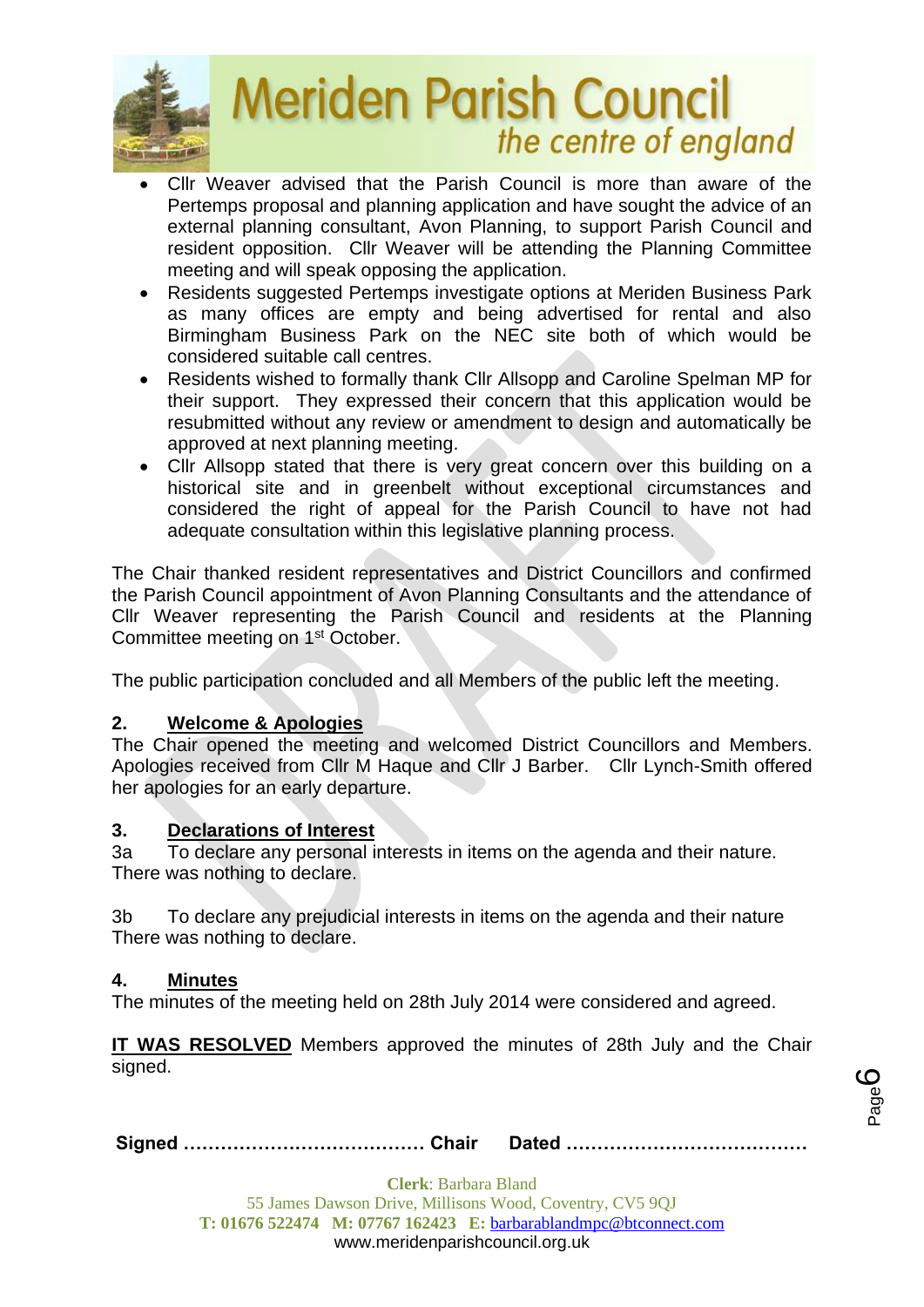

Matters Arising: There were no matters arising.

## **5. Standing Orders and Financial Regulations Review**

This item was deferred and remains a work in progress with Cllr Weaver and Clerk.

#### **6. Finance**

6.1 Approve September Payments

Due to the early date of Council meeting the Clerk requested Members delegate powers to Finance Committee to approve payments on 29<sup>th</sup> September.

**IT WAS RESOLVED** Members approved delegated powers to Finance Committee for September payments.

#### 6.2 Grant Thornton & Year End Audit

The Clerk advised Members that the year end audit was completed. It should be noted that the auditors have requested consideration be given to reducing the level of reserves held and whilst internal financial controls are adequate, there is a need for controls to be fully documented via risk register and regularly reviewed.

**IT WAS RESOLVED** Members acknowledged the work of the Clerk in concluding year end external audit and accepted the recommendations made to reduce reserves and adopt a risk register. Both of these items will be included in the review of Standing Orders and Financial Regulations currently being undertaken.

## **7. Progress Reports**

7.1 Village Hall Management Committee – Cllr F Lynch-Smith Nothing to report.

## 7.2 Community Governor for Meriden C of E School – Cllr R Weaver

A national review of how Governance Boards are made up has been circulated. Approval of new Board will be proposed in January 2015. There will be no Community Governor status with co-option from local community with specific skills to support the Board. It is anticipated Cllr Weaver will be co-opted and therefore links with school will remain.

#### 7.3 War Memorials – Cllr P Lee

The road closure notice for Remembrance Sunday is in process. There will be a need to have the War Memorial cleaned and the area tidied prior to Remembrance Service. SMBC Rangers have previously cut back and weeded. Ralph Ledbrooke will be contacted to undertake cleaning of Memorial pro-bono. Kath Hemmings will also be contacted to see if this work may be done by a team on a "Corporate Away Day" supported by Environmental Champions.

**Signed ………………………………… Chair Dated …………………………………**

Page  $\blacktriangleright$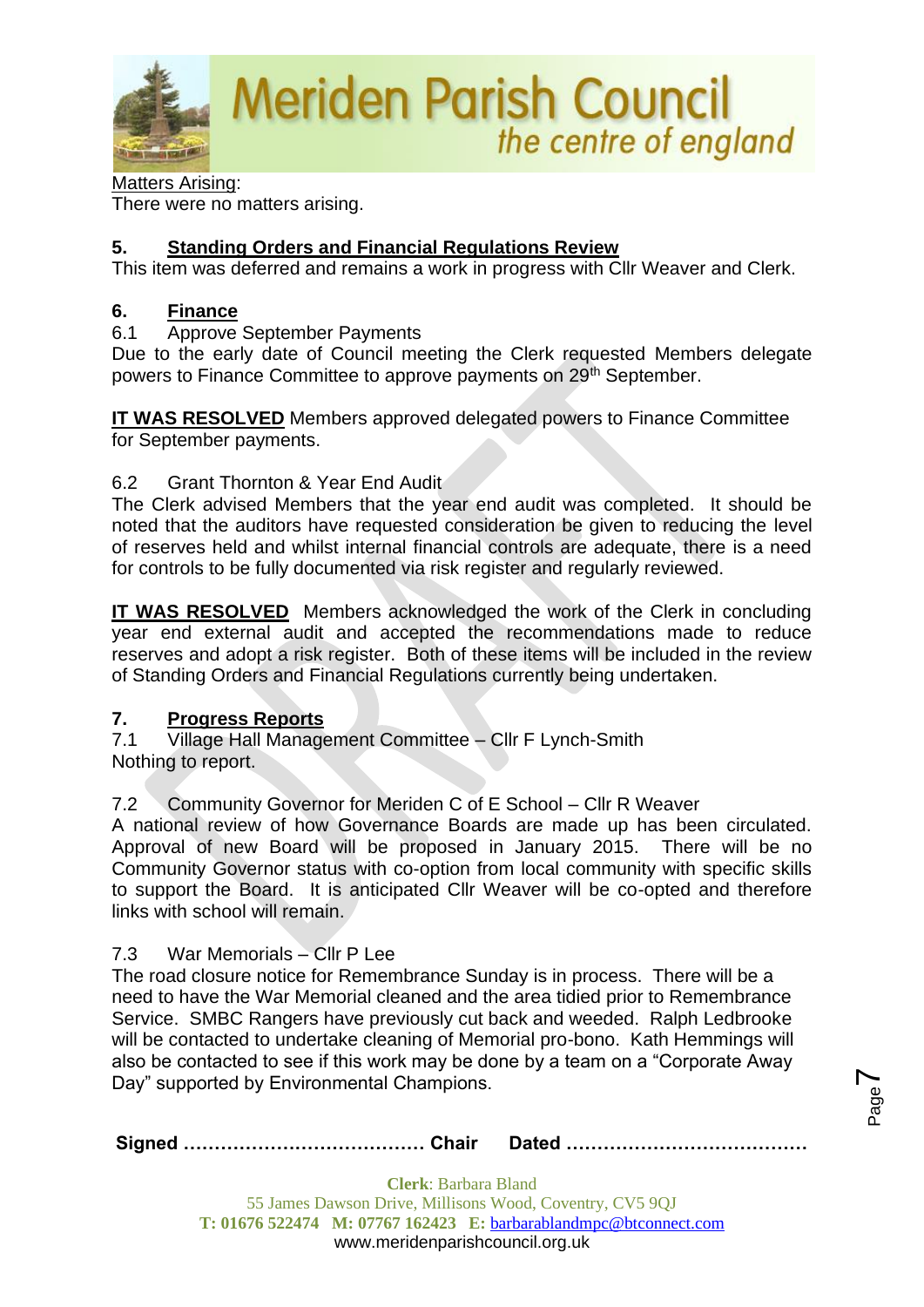

**IT WAS RESOLVED** Cllr Lee will follow up.

7.4 Meriden Pool Nothing to report.

7.5 Allotments – Cllr M Lee & Clerk Nothing to report.

7.6 Footpaths/Forum – Cllr Lynch-Smith Nothing to report.

7.7 Quarry Liaison Group – Cllr R Weaver & Clerk

The Clerk updated Members on meeting held 15<sup>th</sup> September as follows:-

- **Tarmac** completed phase 1 of extraction works. Phase 2 commences beginning October on field at bottom of Hampton Lane. Archaeology and stripping of site complete.
- **NRS** all good. Area E being stockpiled with good quality top soil for final surface. There is a further 4-8 weeks of tipping before operations move to Area G. Recyling operation for Area G will follow after landfill established.
- A & A working to reinstate area damaged by fire. There is no report from investigation as yet and cause of fire is inconclusive with the Environment Agency review ongoing. Stockpiling is getting close to 10,000 tonne limit for unprocessed stock so importation has been slowed down until processing plant has caught up.

Cllr Kipling commented that a dog grooming business is now sited in one of the old Tarmac buildings and said the diversification of activity/operation on the former quarry with planning permission granted, suggests the start of a commercial business centre that should be allowed to become another Home Farm.

7.8 Solihull Area Committee – Chair & Cllr R Weaver The next meeting is 17<sup>th</sup> October.

7.9 Tree Wardens & TPO List – Cllr R Kipling & Cllr Lynch-Smith This item has been covered under item 1.2.

7.10 Community Surgeries – Clerk

**Community Surgey held at Pavilion with Bruce Brant, Cllr K Allsopp, Cllr Lynch-Smith & Clerk**

Community Surgery held on Wednesday 11<sup>th</sup> August:-

• Leys Lane residents re. parking and new footpath, possible bollards? Bruce Brant to speak to highways. Police matter re pedestrian access.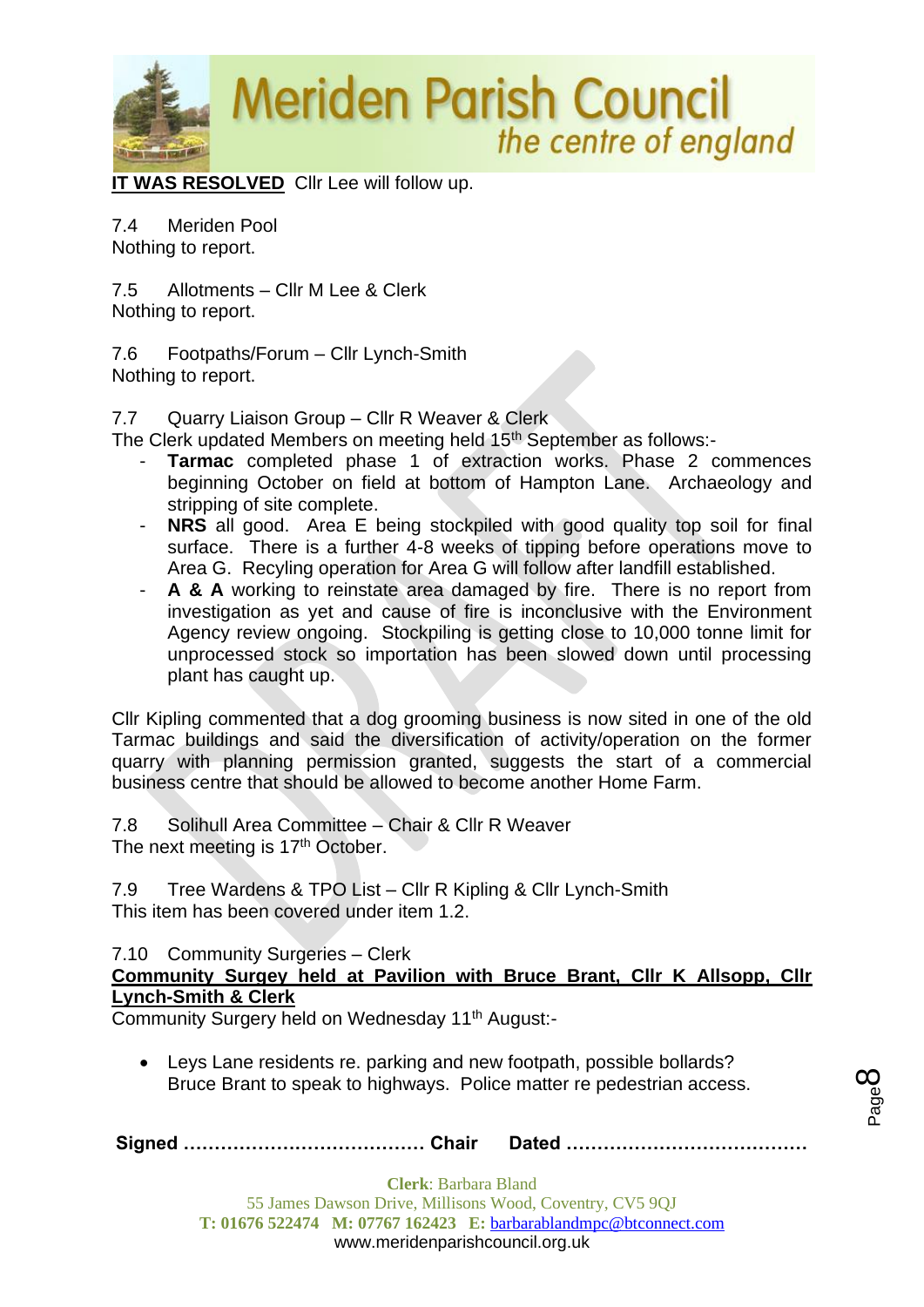

Hedge to be reinstated – Bruce Brant to follow up. Footpath edging is a 2 year programme of works.

- Appraised Cllrs Allsop & Lynch-Smith of outstanding items from July's surgery which Cllr Allsopp will follow up with officers.
- Bruce Brant discussed Love Solihull and the work the Clerk is doing with local businesses and the need for a local business forum.
- Digby Place signage from Fairfield and The Croft.
- The status of the brick wall along the access walk from Arden to Shops Bruce Brant to engage with the landowner.

## **Community Surgery with Bruce Brant & Clerk**

Community Surgery on Monday 1<sup>st</sup> September with the following resident concerns:-

- Grass verge parking on Fillongley Road and Kittermaster Road. Notices to be provided and staked into verge by Neighbourhood team.
- Neighbourhood Watch and Meriden Gate working with local community including police and neighbourhood teams.
- Warning regarding white Luton box van selling direct to householders garden equipment suspected of being stolen in and around Meriden.
- Firs resident concerns regarding level of activity on unlawful Birmingham Road field site stockpiling white goods covered with tarpaulin. Director call into SMBC planning officer and notification to Councillors. Stockpiling directly behind Firs boundary and concerns raised re hazardous waste and leaching into field.
- Residents from Berkswell Road regarding latest planning application for Pertemps and attendance at Committee Meeting on 3<sup>rd</sup> September.
- Music annoyance from parked vehicles at Social Club being used as "sound systems" for afternoon outside drinking.
- Yellow lines to be reinstated outside café.

Cllr Allsopp advised he was waiting for update from Ashley Prior regarding Kittermaster parking issues and Fillongley Road parking on verges.

#### 7.11 Community Speed Watch - Cllr R Weaver

Cllr Barber is co-ordinating speed watch and is working with WPC Grant to set up. Hot spots remain Birmingham Road into Main Road and Fillongley Road.

#### 7.12 HS2 – Cllr Weaver

The Select Committee have been around to look at areas affected. Chris Simm and Peter Betterby appear rather more clued up to local issues; however the Committee forgot to go to Patricks Farm.

|--|--|

Page රා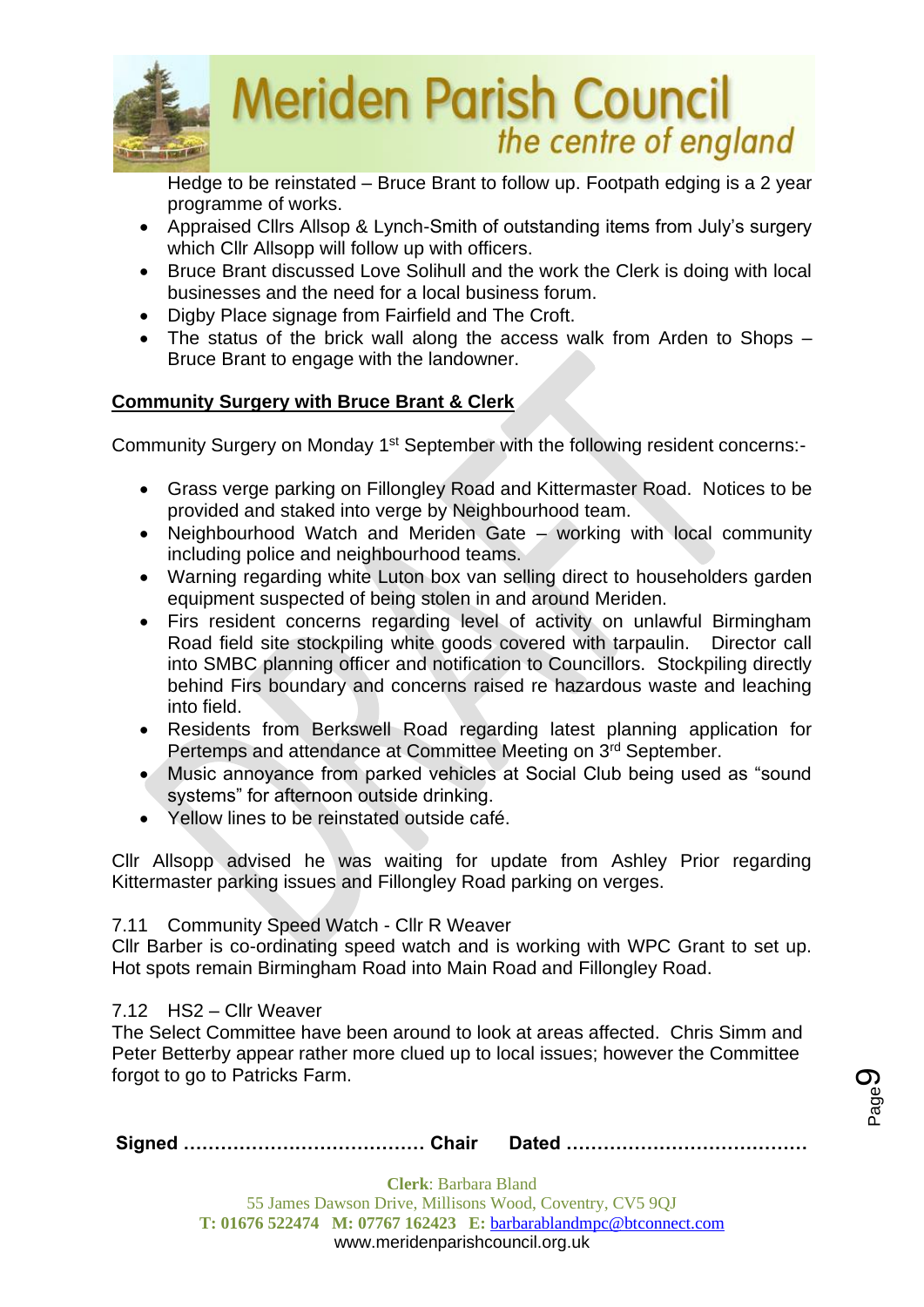

7.13Meriden Sports Park (quarterly summary only) – Cllr Weaver Nothing to report.

**8. Clerk's Report on Urgent Decisions since last meeting** (Clerks Actions) The Clerk circulated actions via email to Members. No questions were raised and the Clerk was thanked for her contribution.

## **9. District and Ward Councillor Reports**

Cllr Bell advised that the many planning issues of late had officers being pulled in all directions. Cllr Kipling stated that there are pressures on Councillors and Officers with Hs2, airport expansion and local development issues including unlawful use of field for caravan storage. The actions of SMBC has not helped local feeling with no follow up and enforcement notices being served.

Cllr Dicicco advised he was part of the Balsall Common Action Group protesting against the new airport flight paths with a great many residents experiencing significant increase in noise and plane nuisance. Residents in Millisons Wood are affected by increased noise due to planes flying south to go north. Pilots are not keeping to track/swathe with consequence of flying over residential areas. The flight path being used is option 5; option 6 should have been used but plans were coded incorrectly. From 6<sup>th</sup> November option 6 is being trialled to reduce impact.

### **10. Communication & Correspondence**

Members acknowledged receipt of emails.

#### **11. Meriden Village Matters**

11.1 Library Update – Cllr M Lee

Paper has gone to Cabinet regarding internal and external works and closure of service. The Parish Council await final costs. Taylor Wimpey has responded to the Clerk's request for financial assistance with internal refurbishment declining due to capacity and a financial contribution already made for the benefit of Meriden Community. It is recorded that Meriden Parish Council has been party to this contribution and are not included in how it will be used.

Cllr Weaver shared Members disappointment that there was no consultation with Parish Council and no financial contribution from either David Wilson Homes or Taylor Wimpey Developments for Library or School improvements. Cllr Bell is to look into where the money has been designated.

The Clerk presented a letter from David Waterson requesting approval from Members for the transfer of 10K, already agreed for new IT suite, to be made direct to Library Services.

 $_{\mathrm{Page}}$ 10

|--|--|--|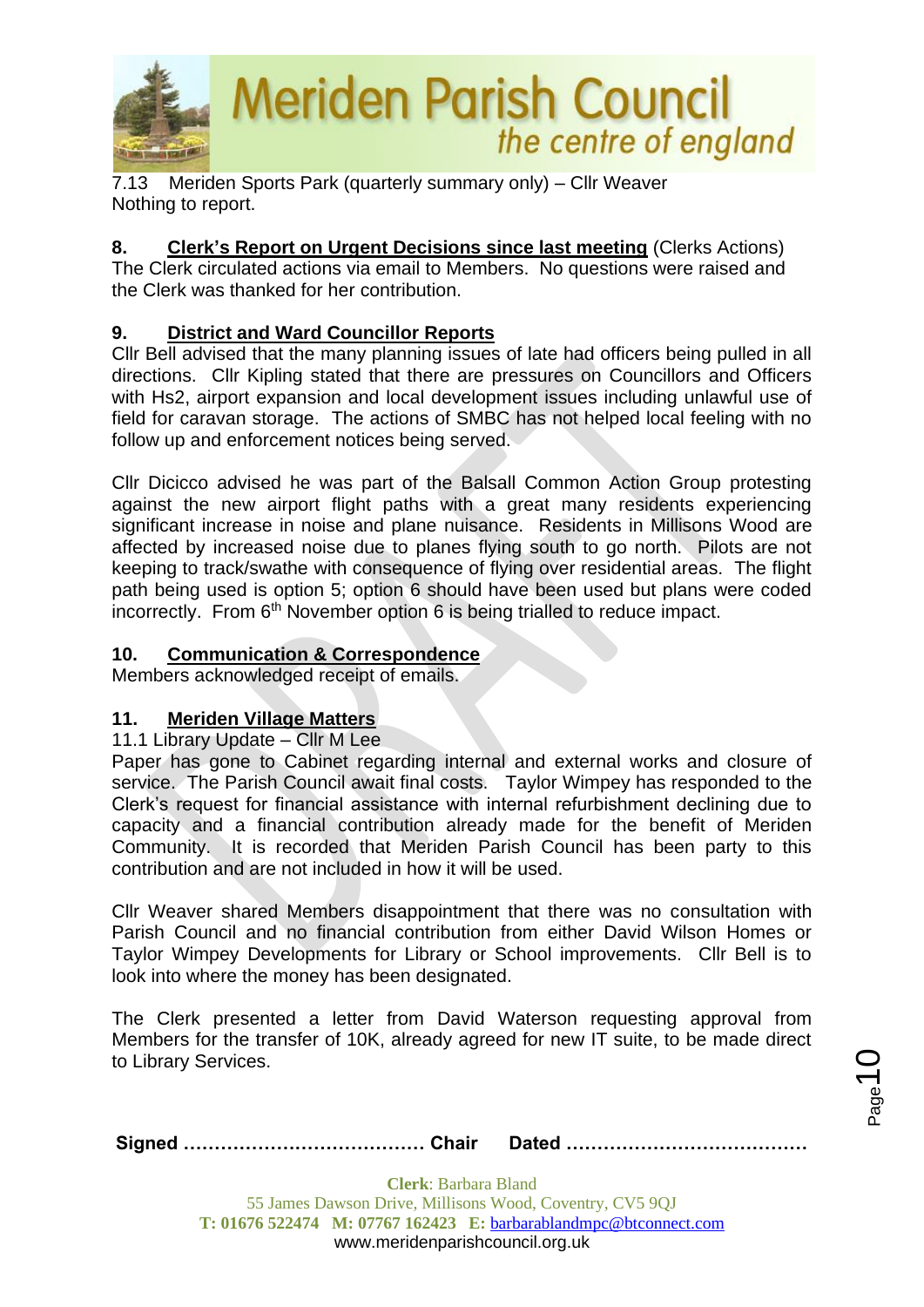

**IT WAS RESOLVED** The Chair signed acceptance of agreement on behalf of Meriden Parish Council witnessed by Vice Chair.

11.2 Historic Panel of buildings of interest to display on wall by Library – Cllr M Lee. This item is deferred.

11.3 Village Commemoration WW1 – Cllr M Lee.

A trip to the Imperial War Museum is arranged for Saturday 15<sup>th</sup> November 2014 at a cost of £5 per person.

#### 11.4 Remembrance Sunday

Road closure notice is in process. Please refer to item 7.3.

11.5 Solihull Neighbourhoods in Bloom 2014

Meriden won "Best Village and Best WW1 Commemoration" with the following statement from judges "A wonderful commemoration of World War One in the centre of England, featuring poppy designs and displays involving local businesses and community and creating a beautiful street scene right through the centre of the village. A well deserved winner."

Members approved a sign to be displayed on the Village Green promoting the award. The Clerk will liaise with SMBC regarding logos to be displayed.

**IT WAS RESOLVED** The Clerk to proof artwork and logo when received from SMBC and organise with sign company.

11.6 Meriden Gate

The Clerk advised outstanding items remain with reminders being sent to Mike Swallow and David Waterson to conclude re. (i) overage (ii) freehold transfer and (iii) return of Sports Park keys.

Cllr Nunn requested the supply of dog bins/general waste bins as Maxstoke Lane footpath towards A45 is littered with litter and dog waste bags thrown into hedgerows.

The Clerk confirmed landscaping works in process and near completion; Dick Woodward is to update regarding materials used for footpaths; David Wigfield confirmed a permanent safety structure and rails for drop into balancing pond to be erected by end of month.

**IT WAS RESOLVED** The Clerk will email Mike Swallow and source waste bins.

11.7 Taylor Wimpey & Associated Works Nothing to report.

**Signed ………………………………… Chair Dated …………………………………**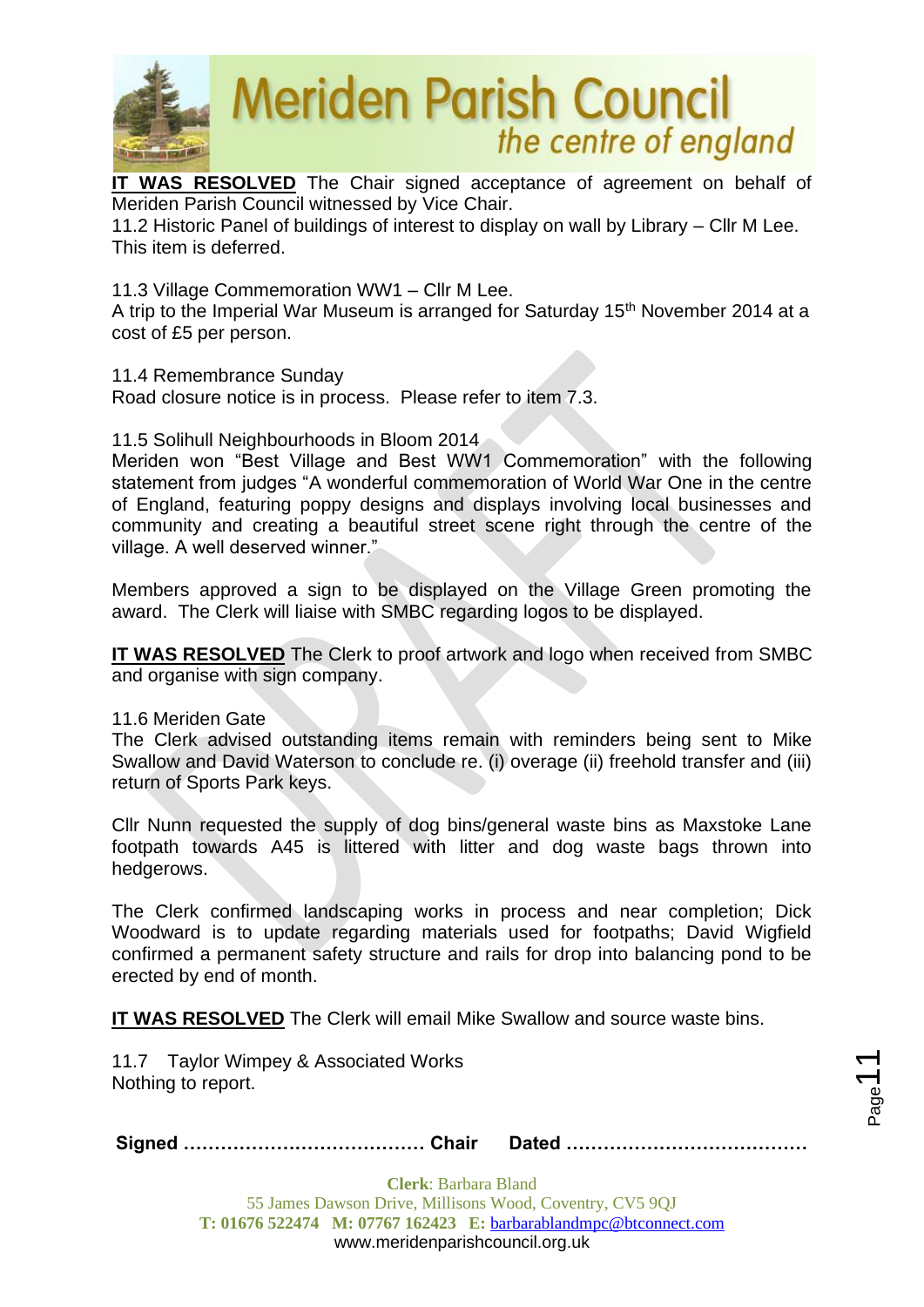

11.8 Highways Update Nothing to report.

**IT WAS RESOLVED** The Clerk will request update on programme of works and Cllr Allsopp will follow up too.

#### 11.9 Land Registry & Ownership

The Clerk advised an application for first time registration of title for copse ad footpath is in process. Ownership work remains a work in progress.

#### 11.10 St Laurence Church

Rev Kate Massey takes up her appointment as vicar of St Pauls Church, Stockingford, Nuneaton. It is expected that her curacy placement at St Laurence and St Andrews finishes at the end of December to be licensed in Stockingford towards the end of January. Members unanimously agreed that Rev Massey would be a great loss to the Parish of Meriden.

#### **12. Parish Council Newsletter** Editorial Committee

Nothing to report.

#### **13. Planning Matters**

13.1 To receive update and status on Planning Applications

| 2014/1559                                                                                                              | Hollyberry Cottage,<br><b>Harvest Hill Lane</b>       | Change of use to land to<br>keep horses and the<br>permanent provision of<br>stables.                                                                        |
|------------------------------------------------------------------------------------------------------------------------|-------------------------------------------------------|--------------------------------------------------------------------------------------------------------------------------------------------------------------|
| 2014/1332                                                                                                              | 94 Main Road Meriden                                  | Listed building consent to<br>demolish existing 1960s<br>lean to kitchen extension<br>and erection of new<br>kitchen/dining room<br>extension.               |
| 2014/1116 Deferred as<br>per Planning Committee<br>03-09-14 referred to Avon<br>Planning Consultant Neil<br>Pearce.    | Pertemps<br><b>Meriden Hall</b><br>Main Road, Meriden | 2 storey office extesion to<br>the rea with single storey<br>plant room to the rear and<br>single storey glazed link.                                        |
| 2014/1117 Deferred<br>as<br>per Planning Committee<br>03-09-14 referred to Avon<br>Planning Consultant Neil<br>Pearce. | Pertemps<br><b>Meriden Hall</b><br>Main Road, Meriden | Listed building consent for 2<br>storey office extension to the<br>rear with sigle storey plant<br>room to the rear ad single<br>storey glazed link to hall. |

**Signed ………………………………… Chair Dated …………………………………**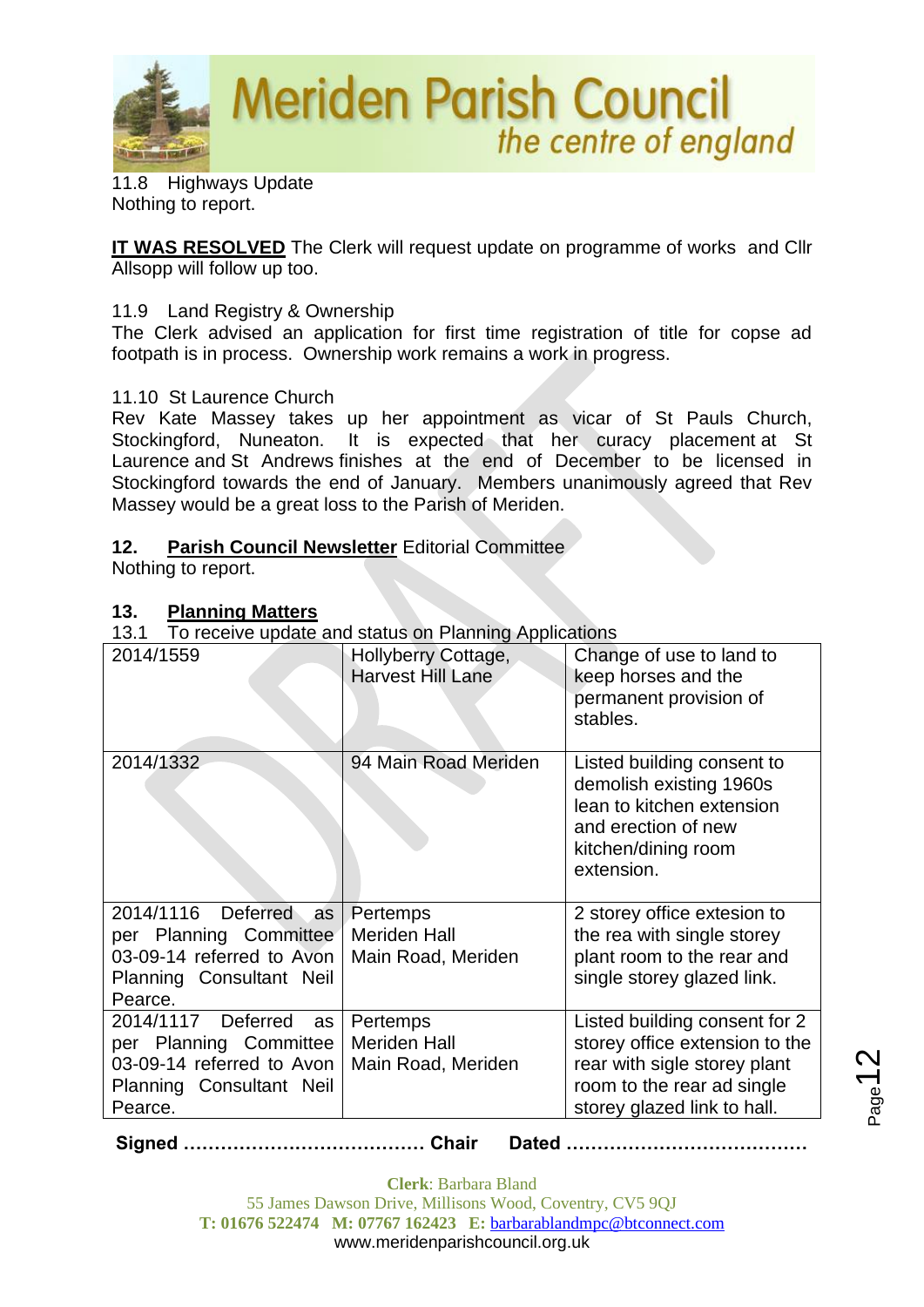

| 2014/1088 TPO Approval                                | 6c Meriden Park Homes<br>Main Road, Meriden    | To cut 5 holly trees to the<br>rear of 6C Meriden Hall Park<br>Homes to a height of approx<br>2/3 metres                                                              |
|-------------------------------------------------------|------------------------------------------------|-----------------------------------------------------------------------------------------------------------------------------------------------------------------------|
| 2014/1072 Waiting                                     | The Wain House<br><b>Main Road Meriden</b>     | Listed building consent for a<br>glass room.                                                                                                                          |
| 2014/865 Waiting                                      | The Wain House<br><b>Main Road Meriden</b>     | Erect a glass room.                                                                                                                                                   |
| 2014/879 Refused                                      | <b>Meriden Park Homes</b>                      | Change of use of land site to<br>use to site 4 mobile homes.                                                                                                          |
| Full<br>Plans<br>2014/649<br>Approval                 | Berryfields Farm,<br><b>Berkswell</b>          | Erection of one<br>primary/permanent<br>agricultural workers dwelling<br>with a detached double<br>garage.                                                            |
| 2014/578 Waiting                                      | High Ash Farm, Lodge<br><b>Green Lane</b>      | Erect a livestock building.                                                                                                                                           |
| 2014/574 Waiting                                      | High Ash Farm, Lodge<br><b>Green Lane</b>      | Erect an agricultural workers<br>dwelling house.                                                                                                                      |
| 2014/431 Waiting                                      | <b>Fordson Farm Harvest</b><br>Hill            | Erect agricultural storage<br>barn with associated access<br>and driveway, new gates<br>and flanking fencing<br>(refused last year but<br>smaller scale application). |
| 2013/994 Awaiting Appeal<br><b>Secretary of State</b> | <b>Pertemps Group</b><br>Limited, Meriden Hall | New office building with<br>basement parking on site of<br>existing car park.                                                                                         |

#### 13.2 Pertemps

This item has been covered in public participation.

13.3 To receive update on Jephson Housing Association – Cllr R Weaver There was nothing to report.

13.4 Neighbourhood Plan

The Clerk advised the first meeting will be held with Kirkwells on 1<sup>st</sup> October to set out process.

**IT WAS RESOLVED** Cllr Lee, Cllr Weaver and the Clerk to meet Kirkwells.

**Signed ………………………………… Chair Dated …………………………………**